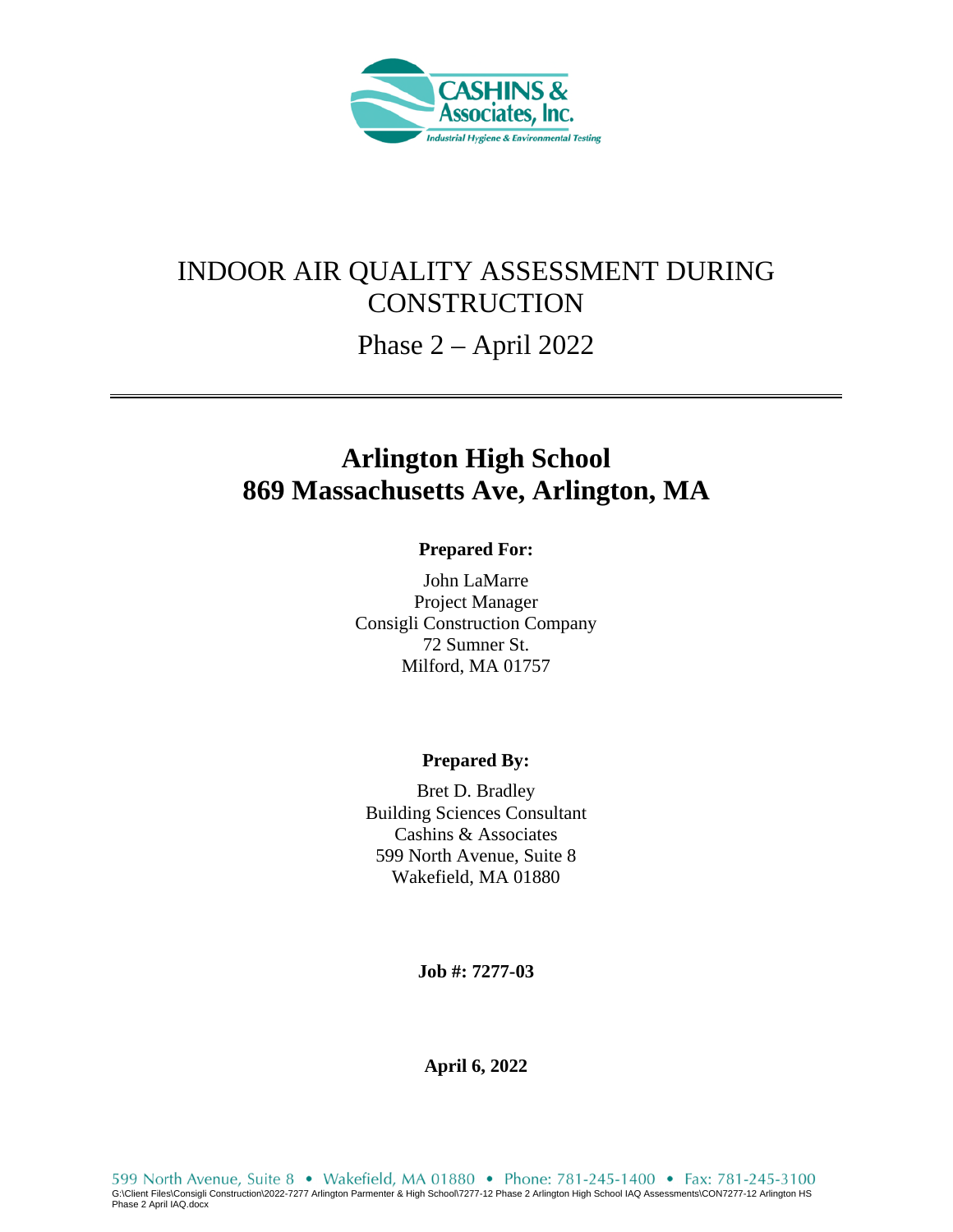## **Contents**

#### APPENDIX A: RESULTS OF REAL-TIME AIR MONITORING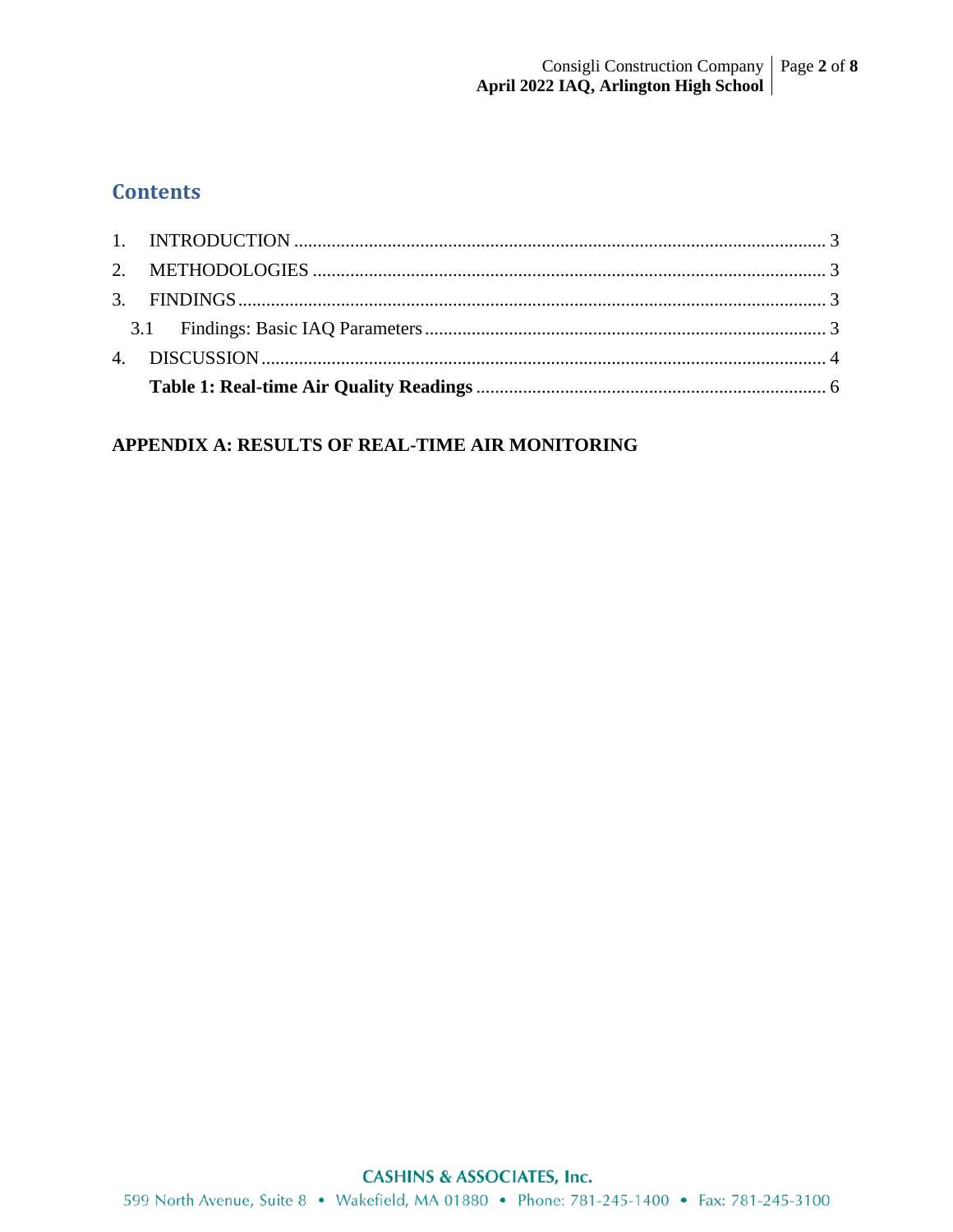## **1. INTRODUCTION**

Cashins & Associates, Inc. was retained by Consigli Construction to provide professional industrial hygiene consulting services. Our scope of work consisted of measuring various basic indoor air quality parameters during renovation activities in certain locations throughout the Arlington High School located at 869 Massachusetts Ave. in Arlington, Massachusetts.

A representative from Cashins performed an indoor air quality assessment of the Downs Building, Fusco Building, and Buildings D and E on April 6, 2022.

At the time of these sampling days, active construction activities were occurring outside the Fusco Building, as well as the Building E auditorium area. These areas had several construction doors and barriers with signage, as well as a large temporary wall in the main lobby. Sampling was conducted in the occupied non-work areas throughout the school.

### **2. METHODOLOGIES**

A Particles Plus™ part per billion photoionization detector (PID) was utilized to screen for the presence of total volatile organic compounds (TVOCs). The PID is a screening tool that provides information as to TVOC loading in the space. The instrument does not provide information pertaining to which specific compounds are present in the air.

Dust concentrations were also measured using the Particles Plus meter. This real-time aerosol monitor measures dust between 0.3 microns and 10 microns.

Carbon monoxide was measured using a BW Gas Alert Max  $XTII^{TM}$  four gas meter, as well as a TSI Q-trak® indoor air quality meter.

#### **3. FINDINGS**

#### **3.1 Findings: Basic IAQ Parameters**

We have listed in Table 1 the results of the real-time air sampling. This table can be found in Appendix A to this report.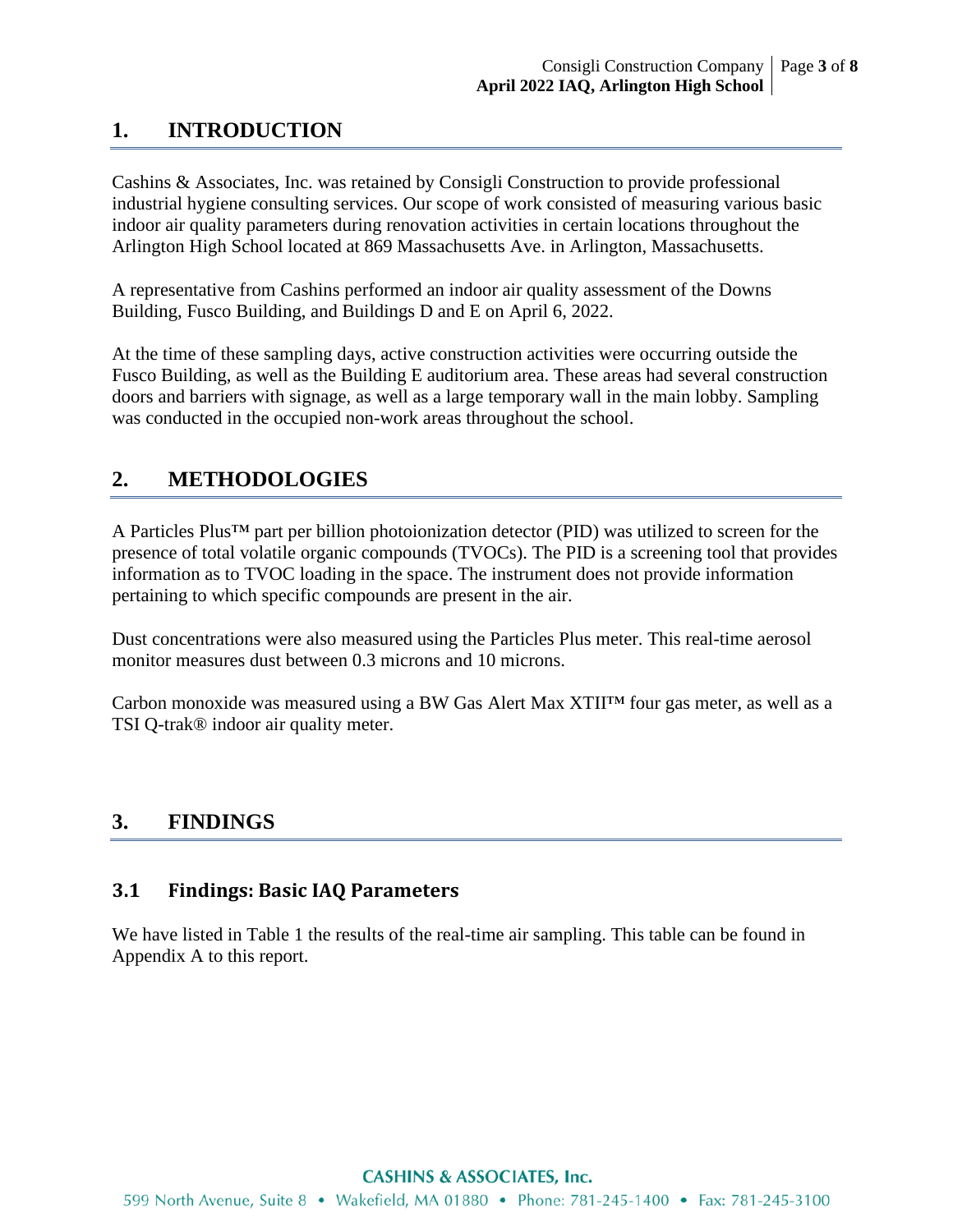#### **IAQ Criteria**

No specific IAQ Plan has been developed for this site; thus, no official upper guideline limits have been established. However, it is typical to use the following values as upper limits in both the occupied and work zone areas:

| Contaminant                       | <b>Inside Construction Area</b> | <b>Occupied Area</b>      |
|-----------------------------------|---------------------------------|---------------------------|
| Dust                              | $1 \text{ mg/m}^3$              | $150 \mu g/m^3$           |
| <b>Volatile Organic Compounds</b> | $10$ ppm $(10,000$ ppb)         | ppm $(1,000 \text{ ppb})$ |
| Carbon Monoxide                   | 15 ppm                          | 9 ppm                     |

#### **4. DISCUSSION**

Concentrations of carbon monoxide, VOCs, and Dust were found to be mostly below the upper limits throughout the occupied areas of the school. VOC levels were in the high hundreds (ppb) mostly around the Downs building nurses hallway and entrance. This could be due to new shipments of cleaning wipes and hand sanitizer stocked there, and they are having active COVID-19 testing in that area.

Dust concentrations in some areas were higher than expected in a well-ventilated building, but this was due to school period change with high foot traffic and a reading taken in a busy workshop. No construction activities in the school contributed to high dust concentrations, in fact the readings taken outside construction containments were all relatively low.

Attached, please find tables detailing IAQ measurements obtained during the assessment.

This assessment shows only a snapshot of the average school day. Indoor air quality should continue to be monitored on a regular basis throughout this project in order to ensure that concentrations of various airborne contaminants remain at acceptable levels.

Please call if you have any questions or if we can be of further assistance.

Sincerely. Cashins & Associates, Inc.

Bret D. Bradley IH & Building Sciences Consultant

Reviewed by:

fekal (

Michael R. Cashins, CIH Director of Consulting Services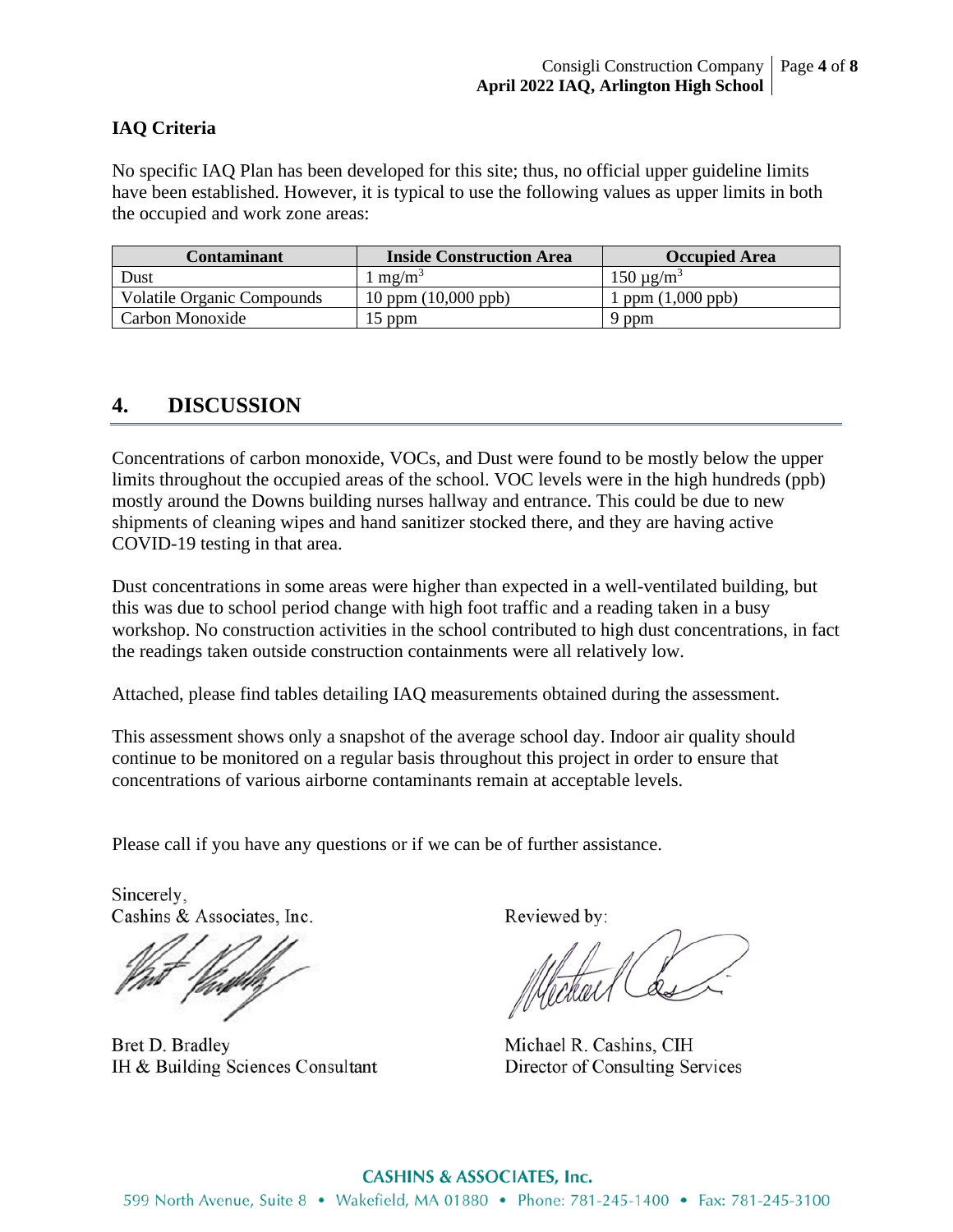## **APPENDIX A**

#### **RESULTS OF REAL-TIME AIR SAMPLING**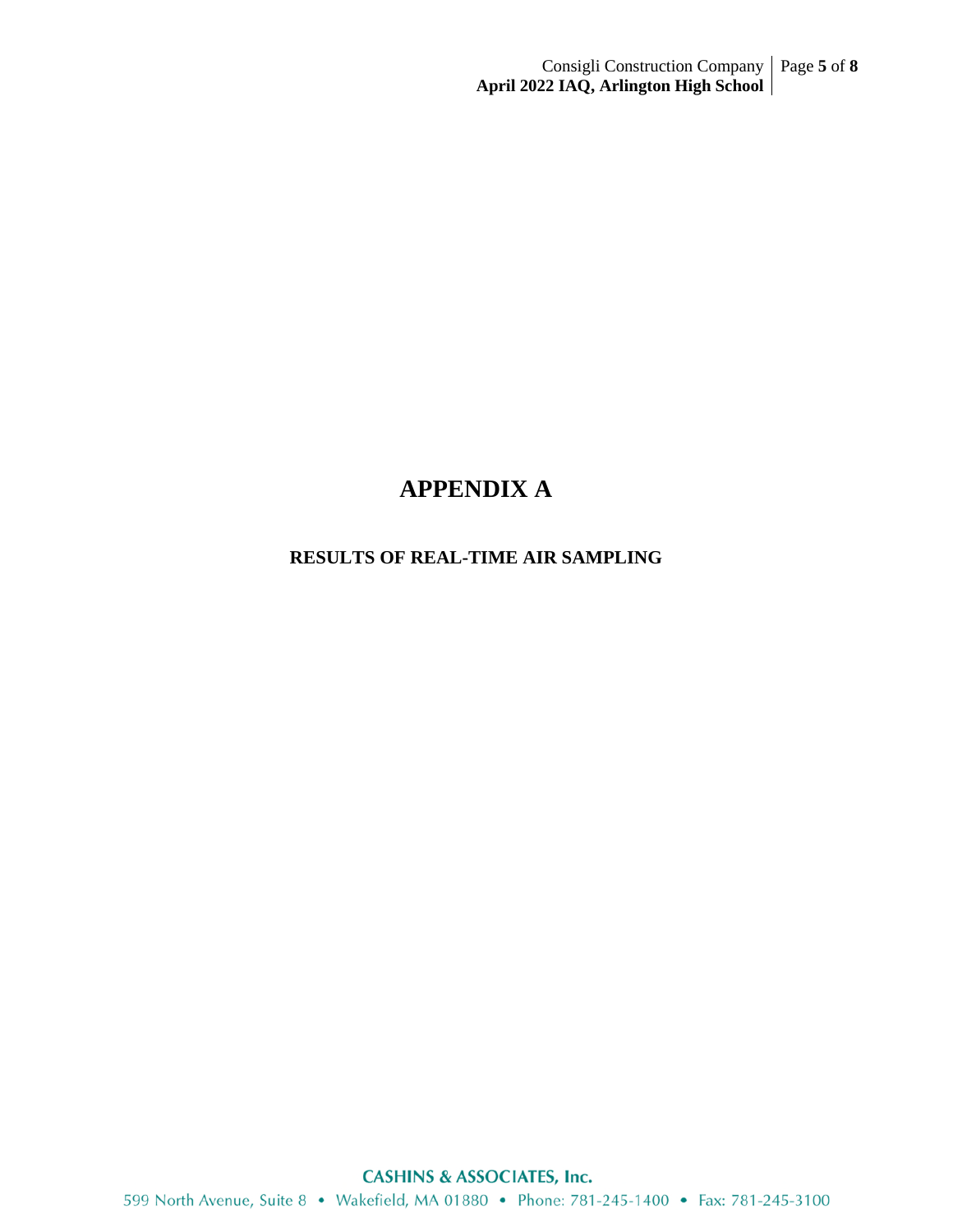| Table 1: Real-time Air Quality Readings, Round 1 |          |                |                   |  |  |
|--------------------------------------------------|----------|----------------|-------------------|--|--|
| <b>Location</b>                                  | CO       | <b>TVOC</b>    | <b>Dust</b>       |  |  |
|                                                  | (ppm)    | (ppb)          | $(\mu g/m^3)$     |  |  |
| <b>Thresholds</b>                                | 9 ppm    | $1000$ ppb     | $150 \,\mu g/m^3$ |  |  |
| <b>Downs Building</b>                            |          |                |                   |  |  |
| @Main Office Entrance                            | $\leq$ 1 | 574            | 54.2              |  |  |
| @ Stairwell M next to link<br>mechanical room    | <1       | 789            | 33.8              |  |  |
| 2 <sup>nd</sup> Floor stairwell barrier          | <1       | 826            | 30.2              |  |  |
| Barrier outside class 229                        | $\leq$ 1 | 578            | 20.1              |  |  |
| @ Classroom 231                                  | $\leq$ 1 | 525            | 24.4              |  |  |
| Stairwell N 2 <sup>nd</sup> floor                | $\leq$ 1 | 594            | 28.2              |  |  |
| 3rd Floor Fusco connector                        | $\leq$ 1 | 611            | 27.3              |  |  |
| @ Classroom 339                                  | <1       | 179            | 21.7              |  |  |
| @ Classroom 331                                  | <1       | 305            | 13.8              |  |  |
| Stair M barrier 3rd floor                        | <1       | 458            | 17.2              |  |  |
| Stairwell M barrier 4 <sup>th</sup> floor        | $\leq$ 1 | 722            | 30.5              |  |  |
| Outside 430A                                     | $\leq$ 1 | 533            | 29.8              |  |  |
| @ Classroom 431                                  | $\leq$ 1 | 538            | 25.7              |  |  |
| Stairwell N 4 <sup>th</sup> floor                | $\leq$ 1 | 529            | 22.6              |  |  |
| @ 1st floor F109 Locker Room                     | $\leq$ 1 | 362            | 23.1              |  |  |
| @ 1 <sup>st</sup> floor Coaches Office           | $\leq$ 1 | 20             | 10.4              |  |  |
| 1 <sup>st</sup> floor Hall @School<br>Counselor  | $\leq$ 1 | 893            | 30.6              |  |  |
| Hallway outside Red Gym                          | $\leq$ 1 | 26             | 15.5              |  |  |
| Downs Building Fusco<br>Connector                | $\leq$ 1 | $\overline{2}$ | 36.4              |  |  |
| <b>Fusco Building</b>                            |          |                |                   |  |  |
| 1 <sup>st</sup> Floor Elevator Barrier           | <1       | 8              | 110               |  |  |
| 2 <sup>nd</sup> Floor Outside Mechanical<br>A212 | <1       | $\leq$ 1       | 20.6              |  |  |
| 2 <sup>nd</sup> Floor outside room 002           | $\leq$ 1 | $\overline{2}$ | 34.3              |  |  |
| Center of Interior Courtyard                     | $\leq$ 1 | <1             | 42.9              |  |  |
| Center of Blue gym Café                          | <1       | 5              | 24.8              |  |  |
| 2 <sup>nd</sup> Floor outside elevator           | $\leq$ 1 | $\leq$ 1       | 25.3              |  |  |
| 3 <sup>rd</sup> Floor Building connector         | $\leq$ 1 | 202            | 43.5              |  |  |
| 3rd Floor Outside elevator                       | <1       | 148            | 44.1              |  |  |

### **Table 1: Real-time Air Quality Readings, Round 1**

#### **CASHINS & ASSOCIATES, Inc.**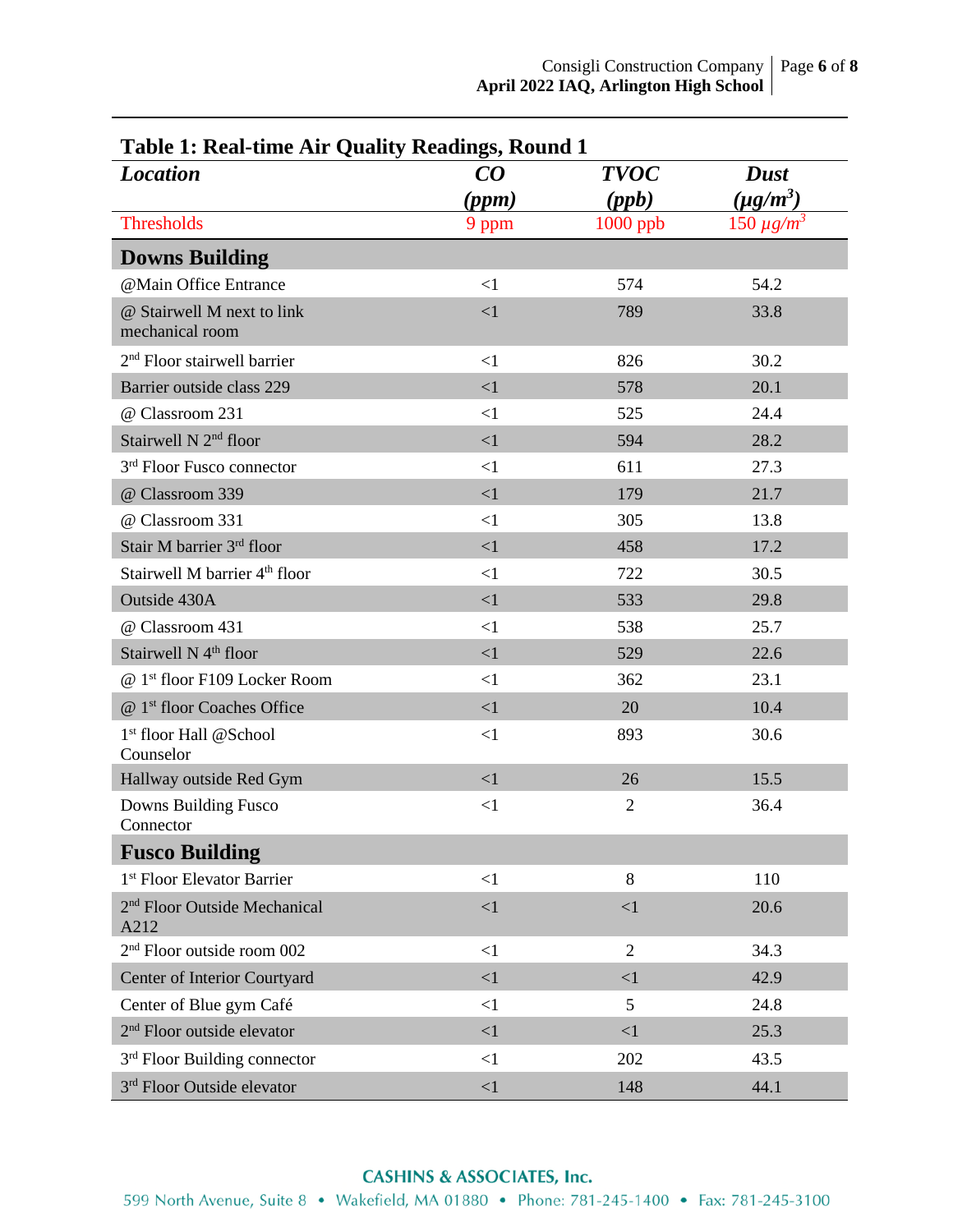| Table 1: Real-time Air Quality Readings, Round 1<br><b>Location</b> | CO       | <b>TVOC</b>     | <b>Dust</b>       |
|---------------------------------------------------------------------|----------|-----------------|-------------------|
|                                                                     | (ppm)    | (ppb)           | $(\mu g/m^3)$     |
| <b>Thresholds</b>                                                   | 9 ppm    | 1000 ppb        | $150 \,\mu g/m^3$ |
| @3 <sup>rd</sup> Floor media center                                 | <1       | 20              | 112               |
| <b>Fusco Building D temporary</b><br>connector                      | <1       | $<1\,$          | 206               |
| @ Staff office A331                                                 | <1       | $\leq$ 1        | 70.5              |
| @ Learning center 306                                               | <1       | $\leq$ 1        | 43.5              |
| Hallway outside 407                                                 | $\leq$ 1 | $\leq$ 1        | 42.7              |
| @ Classroom 403                                                     | <1       | $\leq$ 1        | 48.3              |
| @ Classroom 400 containment                                         | $\leq$ 1 | 49              | 58.8              |
| @ Classroom 501                                                     | <1       | 35              | 45.7              |
| @ Classroom 505                                                     | <1       | 11              | 50.4              |
| @ Classroom 509                                                     | <1       | $\overline{2}$  | 45.7              |
| Outside 6 <sup>th</sup> floor committee<br>room                     | $\leq$ 1 | $\leq$ 1        | 75.8              |
| Outside human resources                                             | <1       | <1              | 77.3              |
| Outside office A601                                                 | $\leq$ 1 | <1              | 79.4              |
| <b>Building D Floor 5</b>                                           |          |                 |                   |
| Locker well outside Stair 2                                         | $\leq$ 1 | 19              | 39.3              |
| House Dean 532                                                      | <1       | $5\phantom{.0}$ | 39.5              |
| @Classroom 520                                                      | <1       | <1              | 33.6              |
| @Office 524                                                         | <1       | 271             | 35.3              |
| Classroom 525                                                       | $\leq$ 1 | 275             | 38.3              |
| Classroom 526                                                       | <1       | 68              | 27.4              |
| Classroom 528                                                       | $\leq$ 1 | 39              | 14.7              |
| Classroom 530                                                       | $\leq$ 1 | $\overline{2}$  | 28.6              |
| <b>Building D Floor 4</b>                                           |          |                 |                   |
| Locker well outside Stair 2                                         | $\leq$ 1 | $\overline{2}$  | 69.7              |
| Classroom 435                                                       | <1       | $<$ 1           | 9.1               |
| Classroom 419                                                       | <1       | $\leq$ 1        | 29.2              |
| Classroom 433                                                       | <1       | <1              | 22.5              |
| Classroom 423                                                       | <1       | <1              | 17.2              |
| Classroom 425                                                       | $\leq$ 1 | $\leq$ 1        | 16.5              |
| Classroom 426                                                       | $<1\,$   | $\leq$ 1        | 14.8              |

## **Table 1: Real-time Air Quality Readings, Round 1**